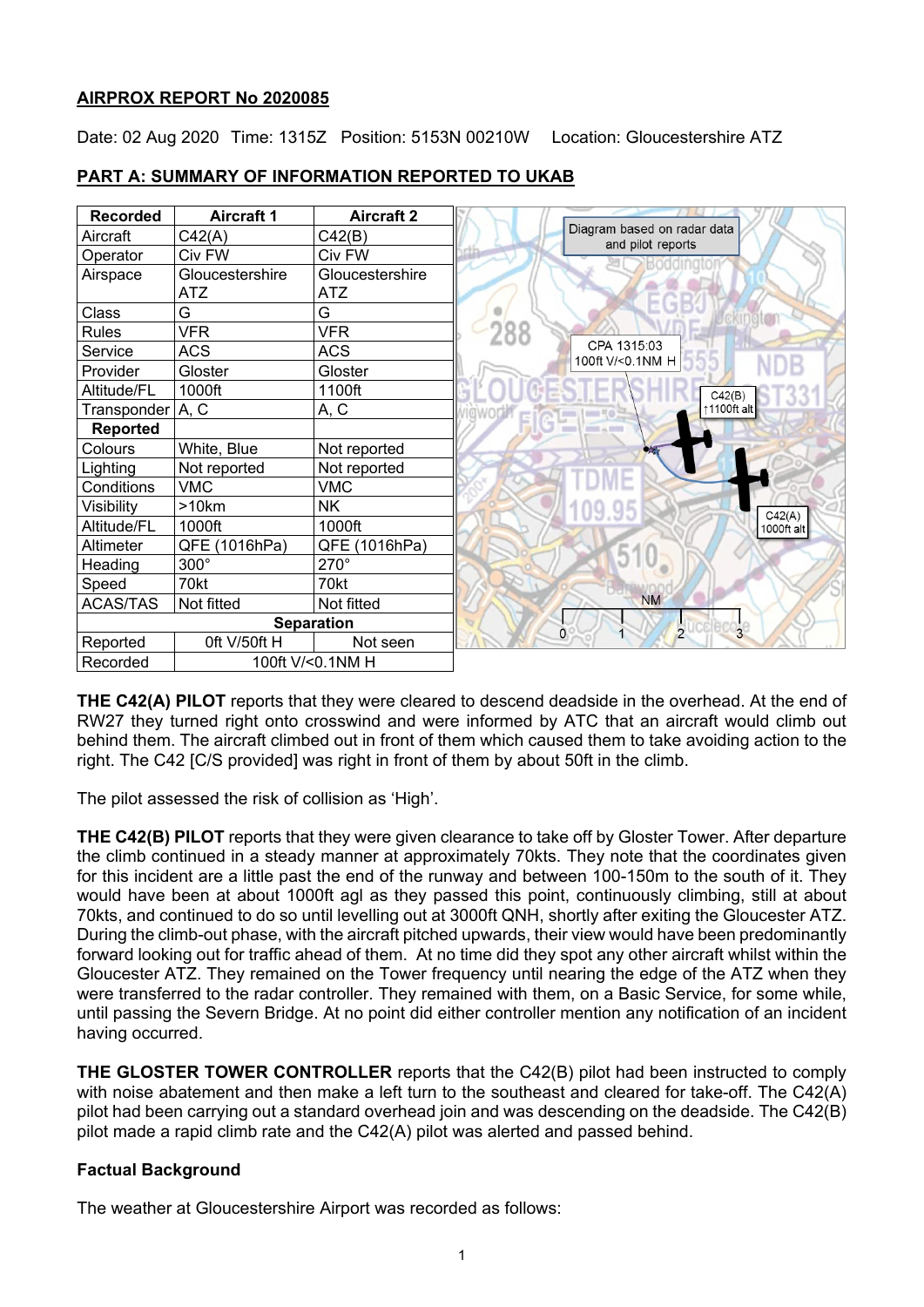#### **Analysis and Investigation**

### **CAA ATSI**

At 1254:08 the C42(A) pilot called the Gloucestershire approach controller advising that they were inbound. The controller agreed a Basic Service with the pilot and advised them it would be a *"standard overhead join Runway 27 right-hand"*, passed them the QFE and requested a call at 3 miles. At 1309:10, the pilot reported at 3 miles. The approach controller advised them that the helicopter circuit was active and instructed them to contact the Tower, which was all read back correctly (Figure 1).



Figure  $1 - \overline{1309:10 - C42(A)}$  reports at 3 miles (aircraft is 4.5NM north). *Note – area radar displaying aircraft levels as Flight Levels, add 80ft for altitude*.

At 1308:38, the C42(B) pilot called the tower controller, requesting the airfield information for their return flight. The controller advised them that Runway 27 was in use and passed the wind and QNH which were read back correctly. The pilot of the C42(B) then asked for clarification of the turn after departure to the southeast, asking the controller to confirm that it would be a right turn. The controller advised them it would be a left turn.

At 1309:40 the C42(A) pilot reported on the Tower frequency. The Tower controller instructed them to report in the overhead, advising that there was a Eurocopter to make a go around. The pilot went on to say, at 1310:00, that they were overhead Tewkesbury and believed that they were approaching the deadside. The Tower controller repeated the instruction to report the overhead. (Note, the aircraft was just approaching the outskirts of Cheltenham some 5NM to the south-east of Tewksbury – Figure 2).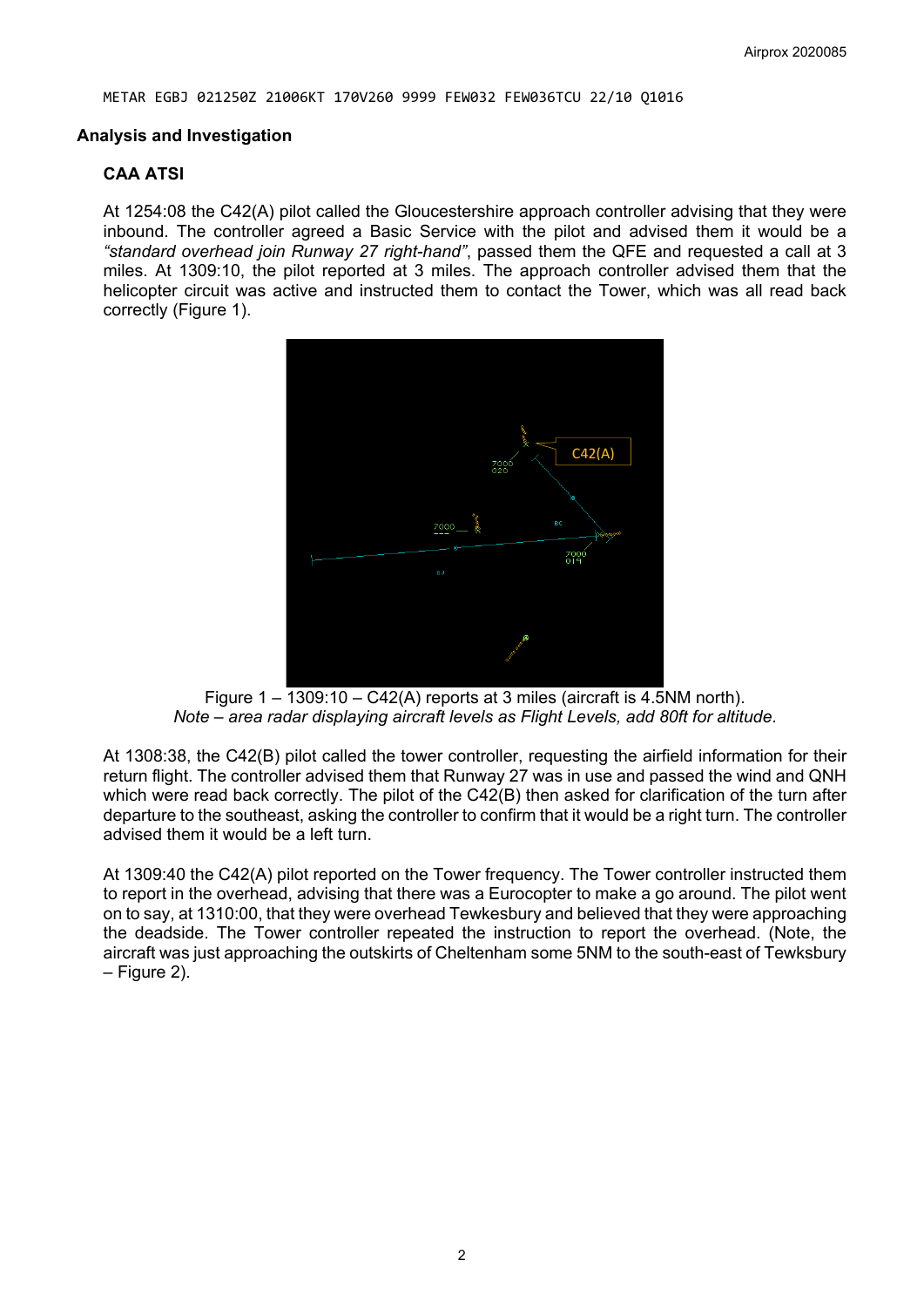

Figure 2 – C42(A)'s position at 1310:00 (arrowed)

At 1312:30 the C42(A) crossed the Runway 27 final approach, and at 1312:45 the pilot reported in the overhead. The Tower controller cleared them to descend on the deadside and instructed them to report downwind.

At 1313:30, having reported ready for departure, the Tower controller advised the C42(B) pilot that the helicopter circuit was active and cleared them for take-off.

At 1314:39 the C42(B) became visible on the area radar replay (Figure 3).



Figure 3 – 1314:39

At 1314:44 the Tower controller advised the C42(A) pilot *"just to caution, the Ikarus on the climb out ahead I think you will go behind but he is for a left turn"*. The C42(B) pilot responded*, "looking out for traffic"* (Figure 4).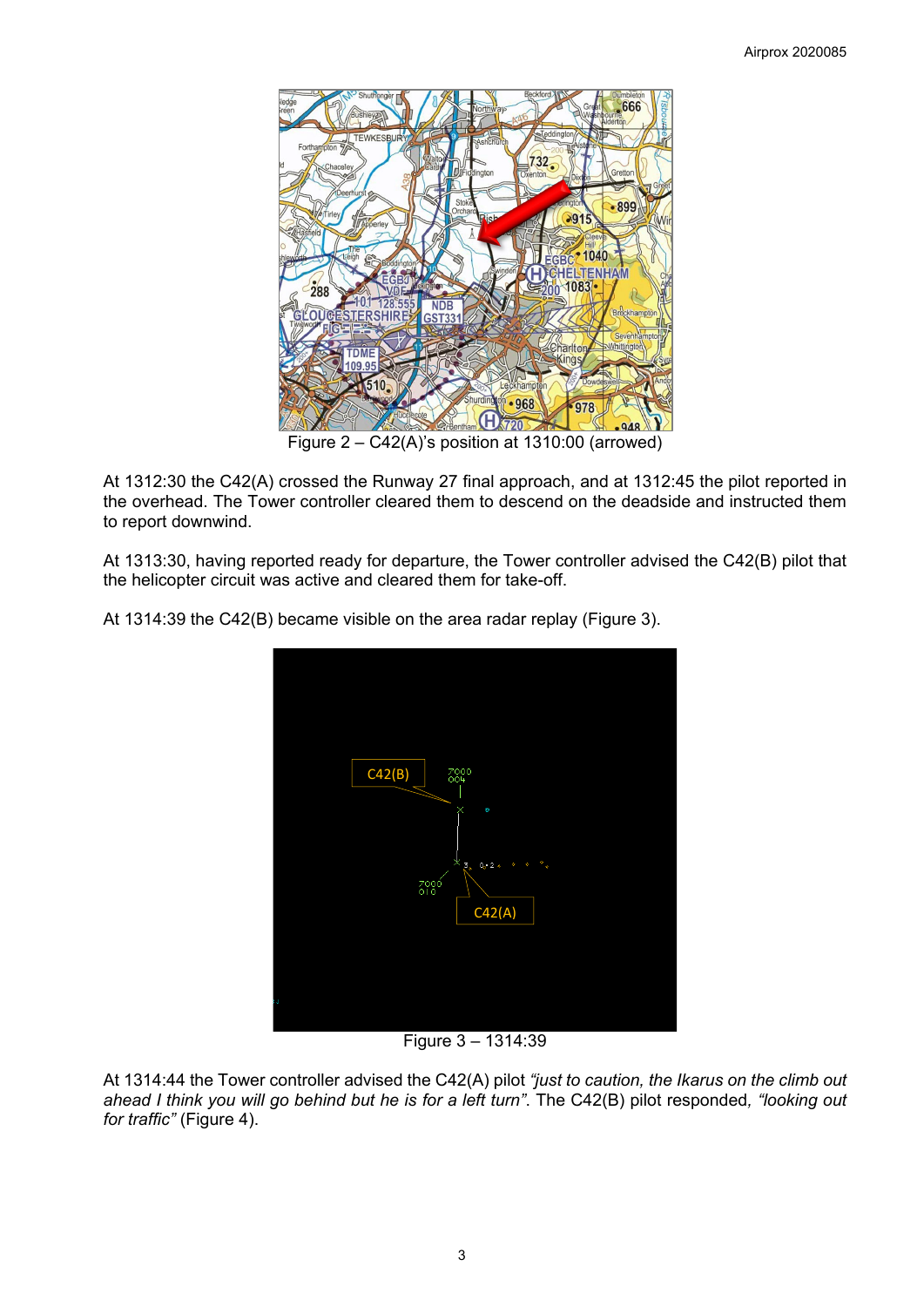

Figure 4 – 1314:44

CPA occurred at 1315:02 (Figure 5).



Figure 5 – 1315:02

The pilot of the C42(A) reported seeing the departing C42(B) climbing out ahead of them after having turned crosswind, forcing them to take avoiding action. In their report they stated that they thought the controller had said that the C42B would pass behind them, which was not the case. The pilot of the C42(B) reported being unaware of any other traffic at the time.

Although the Tower controller passed Traffic Information to the C42(A) pilot on the departing C42(B), it was passed once that aircraft was airborne, and no reciprocal Traffic Information was passed to the C42(B). Also, the Traffic Information was passed without being prefixed "*Traffic Information*" and was not delivered in a clear and unambiguous manner.

Due to COVOD-19 restrictions, ATSI investigations were limited to a desktop review. Questions which remained unanswered by the time this report was submitted to UKAB were:

Was the Tower controller visual with the arriving  $C42(A)$  and if so, at what point?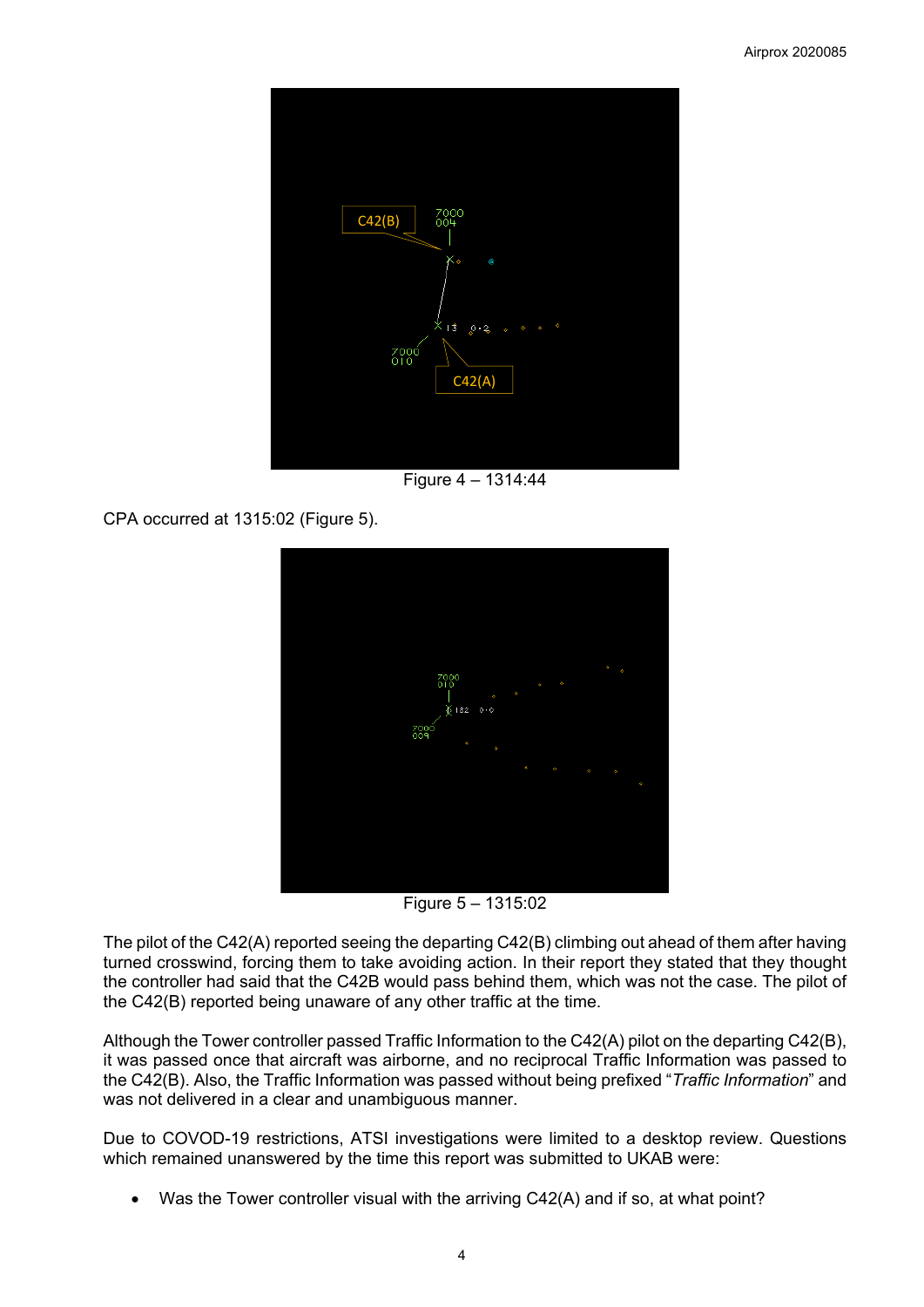• Why was Traffic Information not passed earlier, and to both C42 pilots, not just C42(A)?

No investigation report had been submitted by the unit to either the CAA or UKAB at the time of writing this report, however an extract was sent by email to ATSI by the unit. This suggested that the Tower controller had been visual with the arriving C42(A) and the email went on to state:

*"The investigation didn't really throw up anything of concern and as such been completed. Traffic information was passed to [C42(A) C/S] on the departing C42[B] as it became evident that this aircraft appeared to be climbing rapidly and was likely to be in confliction with the crosswind traffic. Investigation revealed no ATCO contributory factors therefore no further action is required".*

Whilst the aircraft was cleared for an overhead join, a manoeuvre designed to allow a pilot to integrate with existing circuit traffic, and which is more common at uncontrolled airfields, this does not absolve a controller of their own responsibilities with regards to the passing of Traffic Information to enable better pilot situational awareness.

The Gloucestershire Manual of Air Traffic Services Pt 2 deems that the default joining procedure for VFR fixed-wing traffic is the "Standard Overhead Join". It goes on to say, (Section 3. Chapter 2, Page 5)

*2.12 Information to Circuit Aircraft* 

*2.12.1 ADC should advise all arriving traffic and departures joining the circuit of the number of aircraft in and joining the fixed-wing and helicopter circuits. Additional position information may be passed as required to assist pilots.*

With regards to the responsibilities of a controller providing an Aerodrome Control Service, CAP493 The Manual of Air Traffic Services states (Section 2: Chapter 1: Aerodrome Control – Page 1):

*Aerodrome Control shall issue information and instructions to aircraft under its control to achieve a safe, orderly and expeditious flow of air traffic with the objective of:* 

- *(1) Preventing collisions between:* 
	- *(a) aircraft flying in, and in the vicinity of, the ATZ;*
	- *(b) aircraft taking-off and landing;*
	- *(c) aircraft and vehicles, obstructions and other aircraft on the manoeuvring area.*

*Note: Aerodrome Control is not solely responsible for the prevention of collisions. Pilots and vehicle drivers must also fulfil their own responsibilities in accordance with Rules of the Air Regulations.*

The Airprox took place in Class G airspace, where, regardless of the type of ATS being provided, both pilots are ultimately responsible for their own collision avoidance.

## **UKAB Secretariat**

The C42(A) and C42(B) pilots shared an equal responsibility for collision avoidance and not to operate in such proximity to other aircraft as to create a collision hazard.[1](#page-4-0) An aircraft operated on or in the vicinity of an aerodrome shall observe other aerodrome traffic for the purpose of avoiding collision and conform with or avoid the pattern of traffic formed by other aircraft in operation.[2](#page-4-1)

#### **Summary**

<span id="page-4-0"></span><sup>1</sup> SERA.3205 Proximity.

<span id="page-4-1"></span><sup>2</sup> SERA.3225 Operation on and in the Vicinity of an Aerodrome.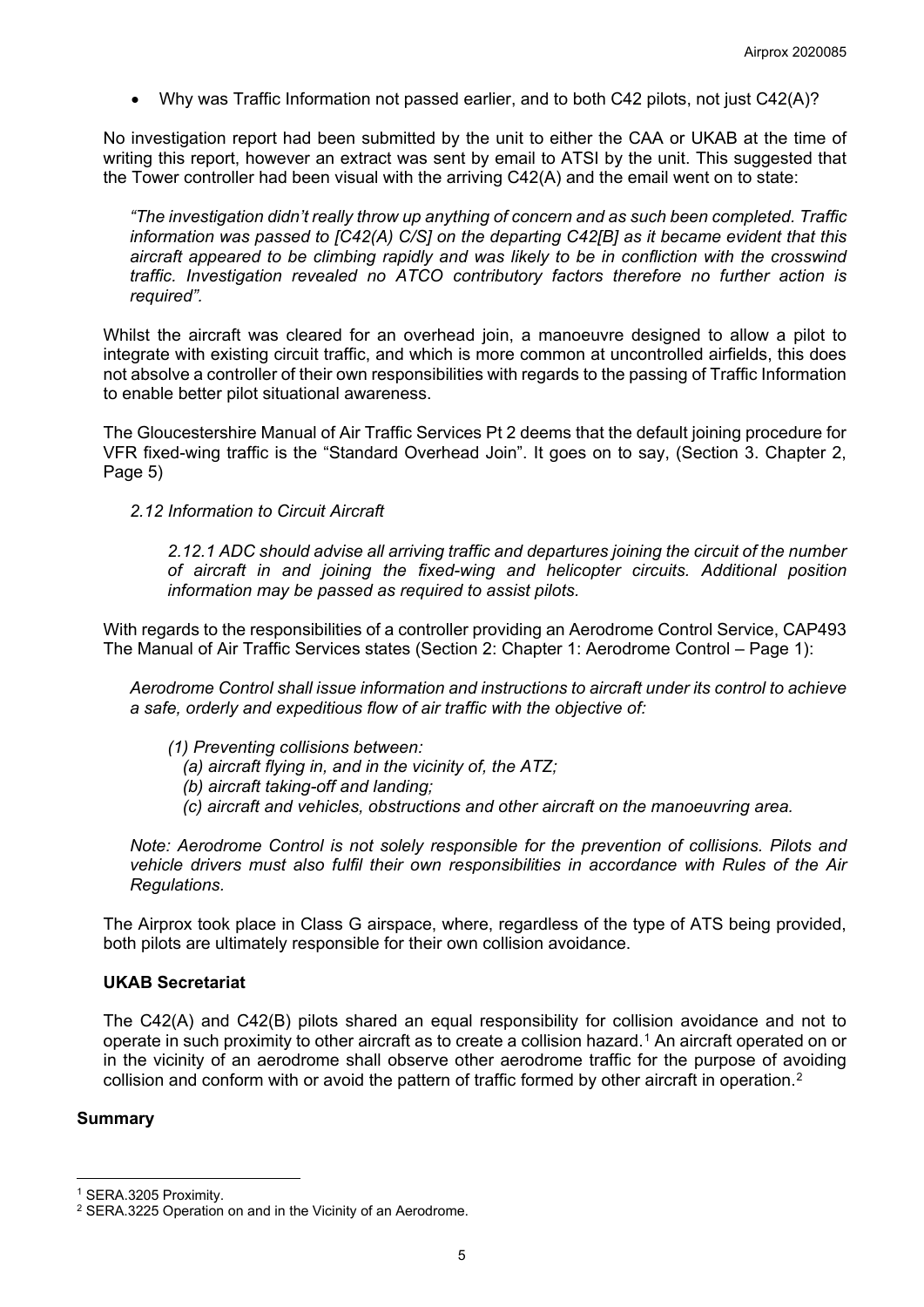An Airprox was reported when two C42s flew into proximity at Gloucestershire Airport at 1315Z on Sunday 2<sup>nd</sup> August 2020. Both pilots were operating under VFR in VMC, both pilots in receipt of an Aerodrome Control Service from Gloster Tower.

### **PART B: SUMMARY OF THE BOARD'S DISCUSSIONS**

Information available consisted of reports from both pilots, radar photographs/video recordings, reports from the air traffic controllers involved and reports from the appropriate operating authorities. Relevant contributory factors mentioned during the Board's discussions are highlighted within the text in bold, with the numbers referring to the Contributory Factors table displayed in Part C.

Due to the exceptional circumstances presented by the coronavirus pandemic, this incident was assessed as part of a 'virtual' UK Airprox Board meeting where members provided a combination of written contributions and dial-in/VTC comments.

The Board began by looking at the actions of the Gloucestershire controller. The Board said they were disappointed that the Gloucestershire ATC investigation was not robust enough to identify all the factors that contributed to the Airprox. Members wondered why the controller had been surprised by the rate of climb of the departing C42(B), the climb rate of these types of aircraft can be quicker than other aircraft due to the light composition of the aircraft. The controller passed Traffic Information to the C42(A) pilot, albeit this Traffic Information was non-standard, and the verbose wording probably resulted in the C42(A) pilot misinterpreting the information and believing the departing C42 would pass behind them. The controller did not pass reciprocal Traffic Information to the C42(B) pilot (**CF4**) prior to issuing a take-off clearance which would have alerted the pilot to the C42(A) turning deadside to crosswind and would have allowed the C42(B) pilot to plan their departure profile to deconflict from the crosswind C42(A) (**CF1 & 3**). The ATSI advisor said that the view from Gloucestershire Tower results in aircraft joining overhead not being visible to the controller until they are crosswind, regardless there are a number of actions that the controller could have taken that would have provided more proactive control of both aircraft (**CF2**) and mitigated the risk of the joining aircraft conflicting with the departing aircraft.

The Board then looked at the actions of the C42(A) pilot who was executing an overhead join. When they turned crosswind, they received Traffic Information about the departing C42(B). Unfortunately,

probably due to the verbose phraseology from the Tower controller, the C42(A) pilot did not fully assimilate the Traffic Information that the C42(B) would pass either in front or behind them (**CF6**) and believed the C42(B) would pass behind them. Because of this the C42(A) pilot's situational awareness was flawed, and they did not adequately integrate with the departing C42(B) (**CF7**). The C42(A) pilot was not actively looking for the C42(B), only seeing it as it was climbing and passing in front of them, (**CF10**) resulting in them taking emergency avoiding action. Members agreed that the C42(A) pilot should still have been looking out, (regardless of their interpretation of the Traffic Information) when they were preparing to turn crosswind to cross the upwind end of the runway, the Skyway Code specifically warns pilots joining overhead to *'Watch for aircraft taking off, as they could pose a hazard'[3](#page-5-0)*.



Figure 6: CAA CAP 1535, Skyway Code Overhead Joins

<span id="page-5-0"></span><sup>3</sup> CAA CAP 1535 Skyway Code, Page 8.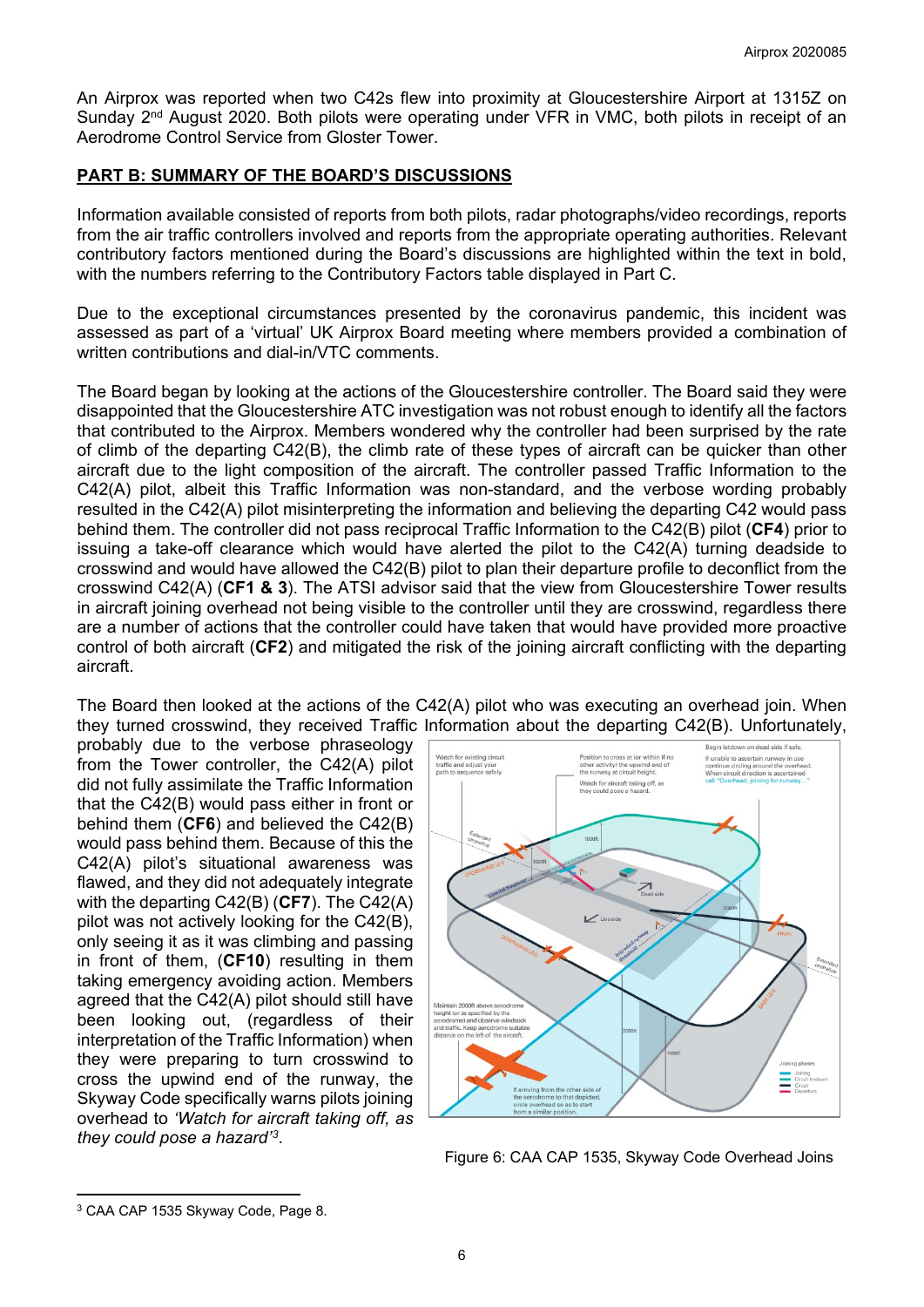Turning to the actions of the C42(B) pilot, the Board agreed that as the pilot was on the same frequency as the C42(A) pilot, they should have had generic situational awareness based on the radio transmissions between the C42(A) pilot and the Gloster controller (**CF5**). This should have prompted the C42(B) pilot to look for the joining C42(A). Because of the steep climb of the C42(B) the pilot's view was impaired, and they did not see the C42(A) when they passed in front of it (**CF9**).

Finally, the Board turned to the risk. The C42(A) pilot had not seen the C42(B) until late and the C42(B) pilot did not see the C42(A) at any time. Members agreed that because of this the safety of the aircraft was not assured (**CF8**), a Risk Category B.

# **PART C: ASSESSMENT OF CONTRIBUTORY FACTORS AND RISK**

### Contributory Factors:

|           | 2020085                                                        |                                                                                             |                                                                     |  |  |  |  |  |  |
|-----------|----------------------------------------------------------------|---------------------------------------------------------------------------------------------|---------------------------------------------------------------------|--|--|--|--|--|--|
| <b>CF</b> | Factor                                                         | <b>Description</b>                                                                          | Amplification                                                       |  |  |  |  |  |  |
|           | <b>Ground Elements</b>                                         |                                                                                             |                                                                     |  |  |  |  |  |  |
|           |                                                                | • Regulations, Processes, Procedures and Compliance                                         |                                                                     |  |  |  |  |  |  |
| 1         | <b>Human Factors</b>                                           | • ATM Regulatory Deviation                                                                  | Regulations and/or procedures not complied with                     |  |  |  |  |  |  |
|           | • Situational Awareness and Action                             |                                                                                             |                                                                     |  |  |  |  |  |  |
| 2         | <b>Human Factors</b>                                           | • Conflict Resolution – Not provided                                                        |                                                                     |  |  |  |  |  |  |
| 3         | <b>Human Factors</b>                                           | • Inappropriate Clearance                                                                   | The ANS clearance contributed to the Airprox                        |  |  |  |  |  |  |
| 4         | <b>Human Factors</b>                                           | • ANS Traffic Information Provision                                                         | TI not provided, inaccurate, inadequate, or late                    |  |  |  |  |  |  |
|           | <b>Flight Elements</b>                                         |                                                                                             |                                                                     |  |  |  |  |  |  |
|           | • Situational Awareness of the Conflicting Aircraft and Action |                                                                                             |                                                                     |  |  |  |  |  |  |
| 5         | Contextual                                                     | • Situational Awareness and Sensory Events                                                  | Pilot had no, late or only generic, Situational Awareness           |  |  |  |  |  |  |
| 6         | <b>Human Factors</b>                                           | • Understanding/Comprehension                                                               | Pilot did not assimilate conflict information                       |  |  |  |  |  |  |
| 7         | • Monitoring of Other Aircraft<br><b>Human Factors</b>         |                                                                                             | Pilot did not sufficiently integrate with the other aircraft        |  |  |  |  |  |  |
|           | • See and Avoid                                                |                                                                                             |                                                                     |  |  |  |  |  |  |
| 8         | Contextual                                                     | • Near Airborne Collision with Aircraft, Balloon,<br>Dirigible or Other Piloted Air Vehicle | Piloted air vehicle                                                 |  |  |  |  |  |  |
| 9         | <b>Human Factors</b>                                           | • Monitoring of Other Aircraft                                                              | Non-sighting or effectively a non-sighting by one or both<br>pilots |  |  |  |  |  |  |
| 10        | <b>Human Factors</b>                                           | • Monitoring of Other Aircraft                                                              | Late-sighting by one or both pilots                                 |  |  |  |  |  |  |

Degree of Risk: B.

#### Safety Barrier Assessment[4](#page-6-0)

In assessing the effectiveness of the safety barriers associated with this incident, the Board concluded that the key factors had been that:

## **Ground Elements:**

**Regulations, Processes, Procedures and Compliance** were assessed as **ineffective** because the Gloster controller did not adequately control the C42s to ensure they remained adequately separated.

**Situational Awareness of the Confliction and Action** were assessed as **ineffective** because the Gloster controller allowed the C42(B) pilot to depart into conflict with the C42(A) without providing adequate Traffic Information to both pilots.

<span id="page-6-0"></span><sup>4</sup> The UK Airprox Board scheme for assessing the Availability, Functionality and Effectiveness of safety barriers can be found on the [UKAB Website.](http://www.airproxboard.org.uk/Learn-more/Airprox-Barrier-Assessment/)